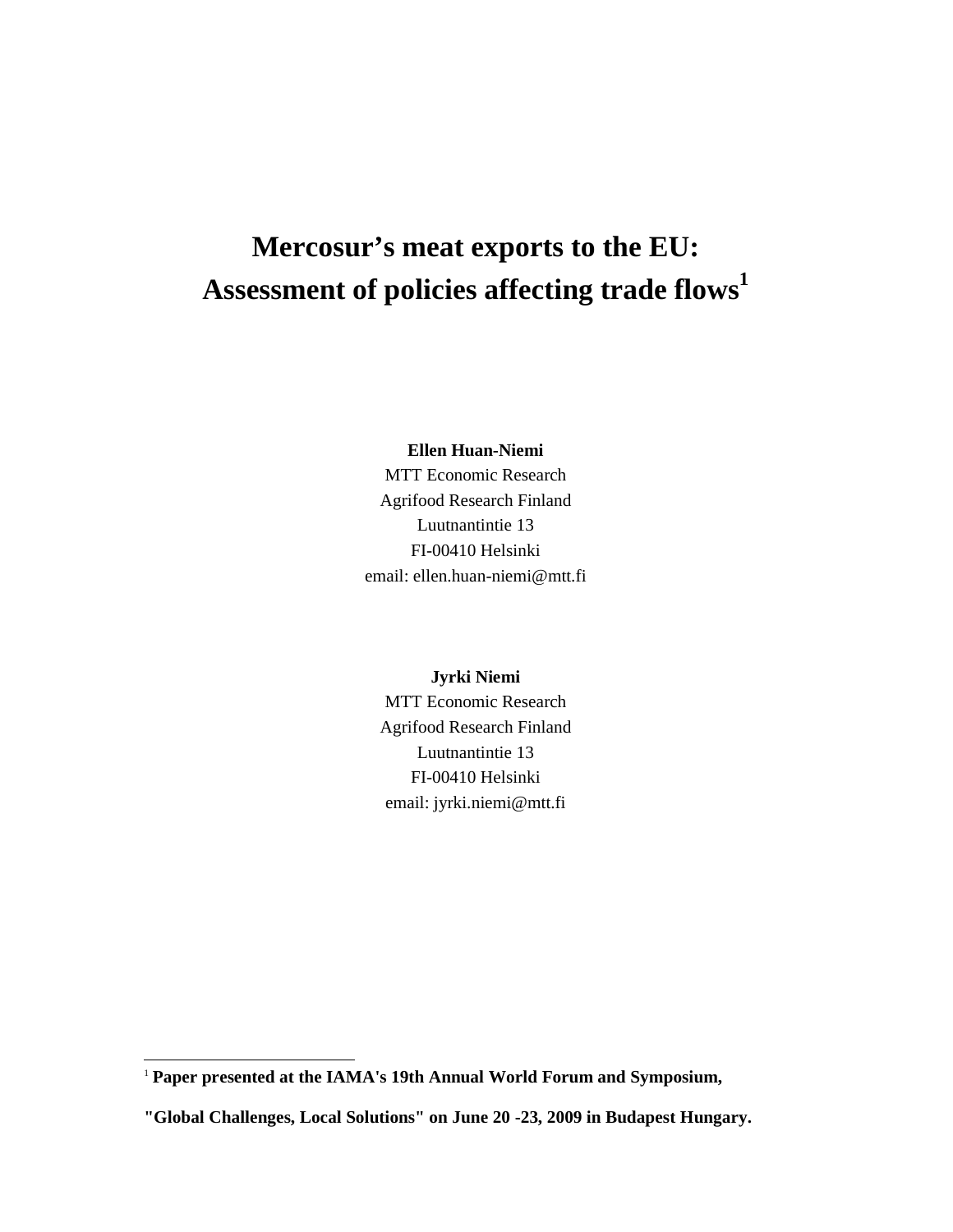## **Mercosur's meat exports to the EU: Assessment of policies affecting trade flows**

#### **Abstract**

This paper examines EU meat imports from the Mercosur countries in regard to income growth, import price changes, and tariff reductions. The objective is to model behavioural relationships underlying the meat exports to the EU from the Mercosur countries by using 1988 to 2008 annual trade data. Econometric models are constructed for two meat products beef and poultry meat. The results indicate that the EU does not distinguish beef between the individual Mercosur countries, and the estimated elasticities justify the assumption that the EU distinguishes Mercosur countries beef imports from non-Mercosur countries. There is a clear demand response to income and price changes in the EU and relative-price changes affect the volume of meat exports from the individual Mercosur countries, implying that the exporter's market share is influenced by price competitiveness. Tariff barriers are not as obstructive to trade compared to non-tariff barriers such as food safety. Due to recurrent outbreaks of animal diseases and the fact that outbreaks are difficult to foresee, food safety and assured standards of quality combined with environmental compliance are the main strives for the Mercosur countries to tackle currently and in the future.

**Key words:** EU, Mercosur, meat imports, econometric models, tariffs, non-tariff barriers

#### **Introduction**

Market access for agricultural goods is one of the main issues of the EU-Mercosur Free Trade Agreement negotiations, which began in April 2000. A successful conclusion by the year 2004 was anticipated, but the "agricultural knot" remains a huge stumbling bloc on the road to the final agreement. As of 2008, 16 negotiating rounds have been conducted, but negotiations have only taken place at a technical level since 2004. Both parties recognised the close ties between this negotiation and the negotiations at the World Trade Organization (WTO). The results of the negotiations for the Doha Round at the WTO will have an impact on the EU-Mercosur negotiations.

Despite the success in penetrating to the EU market, the Mercosur countries have been concerned with the protection policy practised by the EU for agricultural and food products. The major concerns in the EU-Mercosur agricultural trade relations have been the variable levies/tariffs and other discriminatory measures such as food safety, animal welfare, and environmental compliance against Mercosur meat exports. Therefore, Mercosur countries have taken a special interest in encouraging the EU to liberalise its trade in agriculture with the hope that trade liberalisation will improve market access for Mercosur agricultural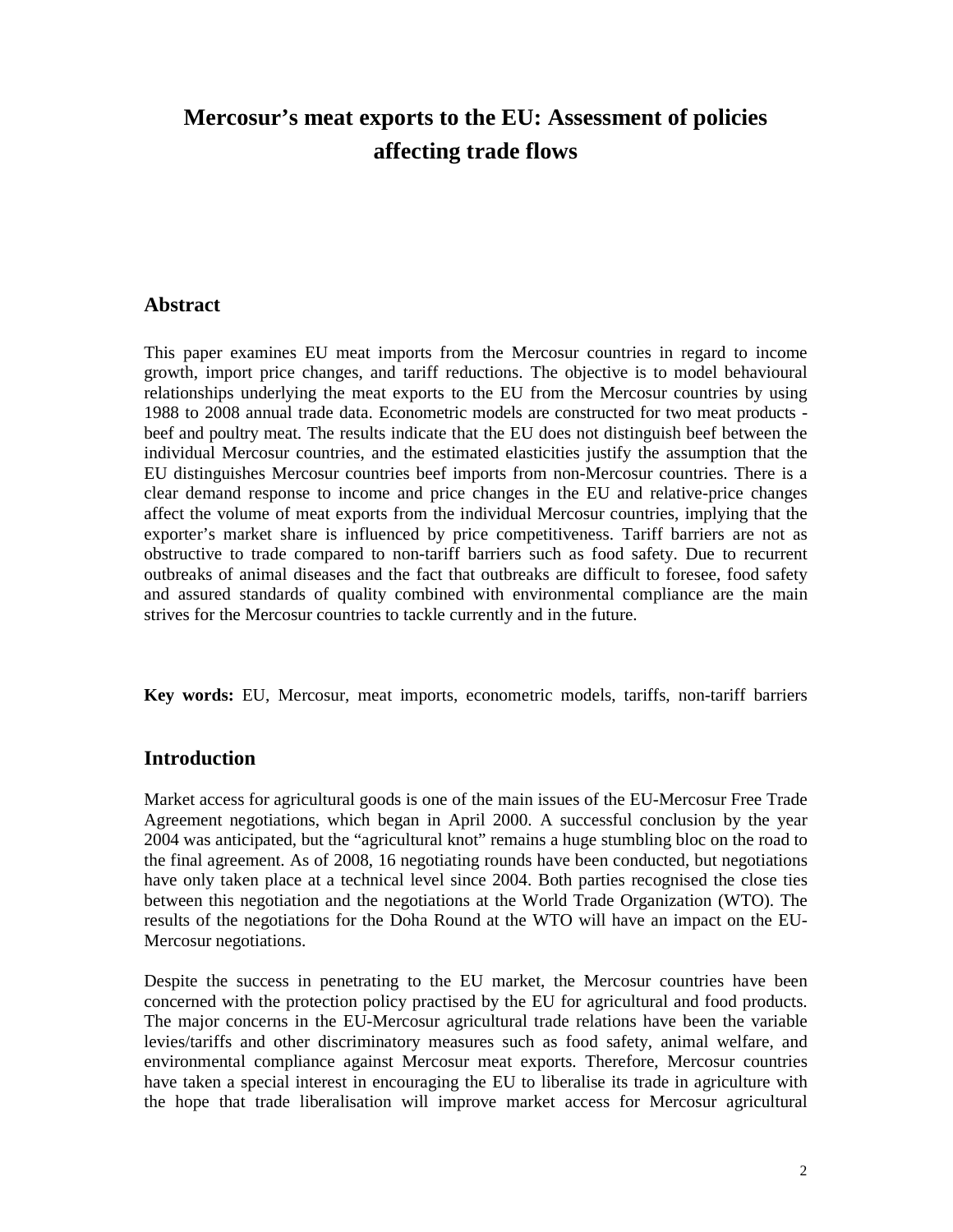products. Hence, the WTO negotiations under the Doha Development Agenda will provide an important base for extending the process of trade liberalisation and the completion of the EU-Mercosur Free Trade Agreement.

For the EU, agricultural and food products are most vulnerable to competition from the Mercosur countries, which are well endowed with natural resources. Agriculture is also one of the key sectors of the Mercosur economies, in spite of the evident success of the manufacturing sector during the last decades. The EU accounts for 30 percent of all Mercosur agricultural exports to the world. In 2005, the EU accounted for 34 percent of Brazilian and 26 percent of Argentinean total agricultural exports to the world. Meat imports from the Mercosur countries accounted for more than half of the EU's meat imports from the world. During the period from 1990 to 2007, Mercosur agricultural exports to the EU rose from  $\epsilon$ 7 billion to almost €20 billion, showing an average annual growth rate of 4.7 percent. Over the years, Mercosur countries have managed to increase their market share in the EU quite considerably.

There is significant imbalance in the trade flows of agricultural and food products between the two regional blocs. In 2007, EU imports of agricultural products from the Mercosur countries were close to €20 billion, but EU exports of agricultural products to the Mercosur countries were at a mere €900 million. Therefore, EU agricultural trade balance with the Mercosur trade bloc deteriorated to a deficit near to  $\epsilon$ 19 billion. Brazil is the largest exporter of agricultural products to the EU, accounting for 63 percent of EU total imports from the trade bloc followed by Argentina (32 percent), Uruguay (3 percent), and Paraguay (2 percent).

This study attempts to model the behavioural relationships underlying the trade flows of meat products between the EU and Mercosur countries. More specifically, the objective is to provide new estimates of income and price elasticities of import demand for meat products in the EU from the Mercosur countries. First, the general trends and patterns of the Mercosur agricultural and meat trade with the EU are examined in conjunction with the assessment of policies affecting trade flows. Then the general theoretical and methodological framework employed by this study for modelling the behavioural relationships in meat trade is laid out, followed by how the theoretical structures are implemented in econometric models. Subsequently, the empirical results of the estimated models constructed for two meat products exported from the Mercosur countries to the EU – beef and poultry meat – are presented. Finally, the main conclusions are deliberated.

### **Assessment of policies affecting trade flows between the EU and Mercosur countries for agricultural and meat products**

Mercosur, the "Common Market of the South," is the largest trading bloc in South America. It is the world's fourth-largest trading bloc, after the European Union (EU), North American Free Trade Agreement (NAFTA), and the Association of South East Asian Nations (ASEAN). Brazil is the region's largest economy with a GDP of approximately  $\epsilon$ 860 billion and a population close to 200 million<sup>2</sup>. The EU is Brazil's largest trading partner accounting for 23.5 percent of Brazil's total trade with the world, followed by the United States (16.9 percent) and China (9.2 percent). On the other hand, Brazil is only the tenth largest trading partner for the EU, responsible for only 2 percent of EU trade with the world. In terms of

 $\overline{a}$ <sup>2</sup> In comparison, Argentina has a population of 39 million with its GDP totalling  $\epsilon$ 180 billion; Paraguay has a population of 6 million with its GDP totalling €7 billion; and Uruguay has a population of 3 million with its GDP totalling  $\text{\textsterling}15$  billion (DG Trade 2008).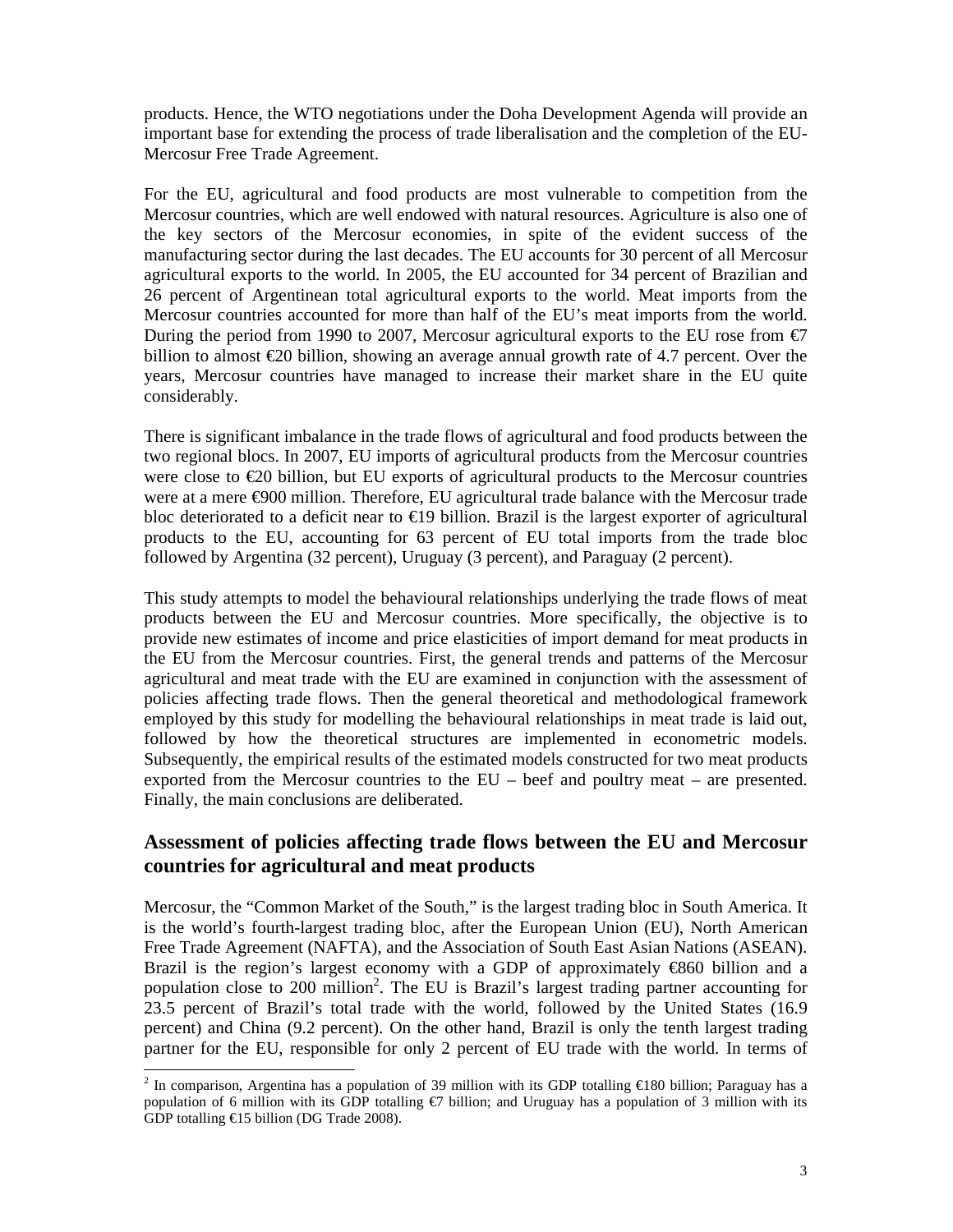agricultural products, Brazil is the largest trader with the EU among the Mercosur countries (Figure 1). In addition, Brazil is the single biggest exporter of agricultural products to the EU, responsible for 13.5 percent of total EU food and live animals imports in 2007. The increase in Brazilian agricultural exports has far outpaced that of the EU, widening the EU agricultural trade deficit with Brazil, which increased from  $\epsilon$ 6.7 billion in 2003 to  $\epsilon$ 11.7 billion in 2007 (DG Trade 2008).



Figure 1: EU-27 agricultural trade with Mercosur member countries in 2007

Source: DG Trade 2008

The EU is one of the leading importer and exporter of meat, whereby the trade surplus for beef decreased and the EU became a net importer of beef. EU beef trade still recorded a small trade surplus of around  $\epsilon$ 100 million in 1995, whereas in 2005 a deficit of  $\epsilon$ 1.1 billion was recorded (DG Trade 2006). This deficit is expected to increase in the coming years and the result of steadily growing imports and falling exports as EU beef production is declining and consumption expected to remain stable. Mercosur is the main source for EU beef imports. In 2005, Brazil alone accounts for 55 percent of total EU beef imports followed by Argentina (27 percent) and Uruguay (7 percent). Brazil was clearly the major supplier of frozen beef to the EU from 2000 to 2007, whereby Argentina and Uruguay were minor suppliers compared to Brazil (Appendix 1). Argentina was obviously close behind Brazil in supplying fresh or chilled beef with Uruguay still being a minor supplier. Paraguay has been exporting a miniscule amount of beef to EU compared to the rest of the Mercosur countries, thus Paraguay is not included in the estimation of income and price elasticities of import demand for beef.

Brazil is also the most important supplier of poultry meat to the EU with a market share of around 60% in 2005 with Argentina being only a small player, and practically there are no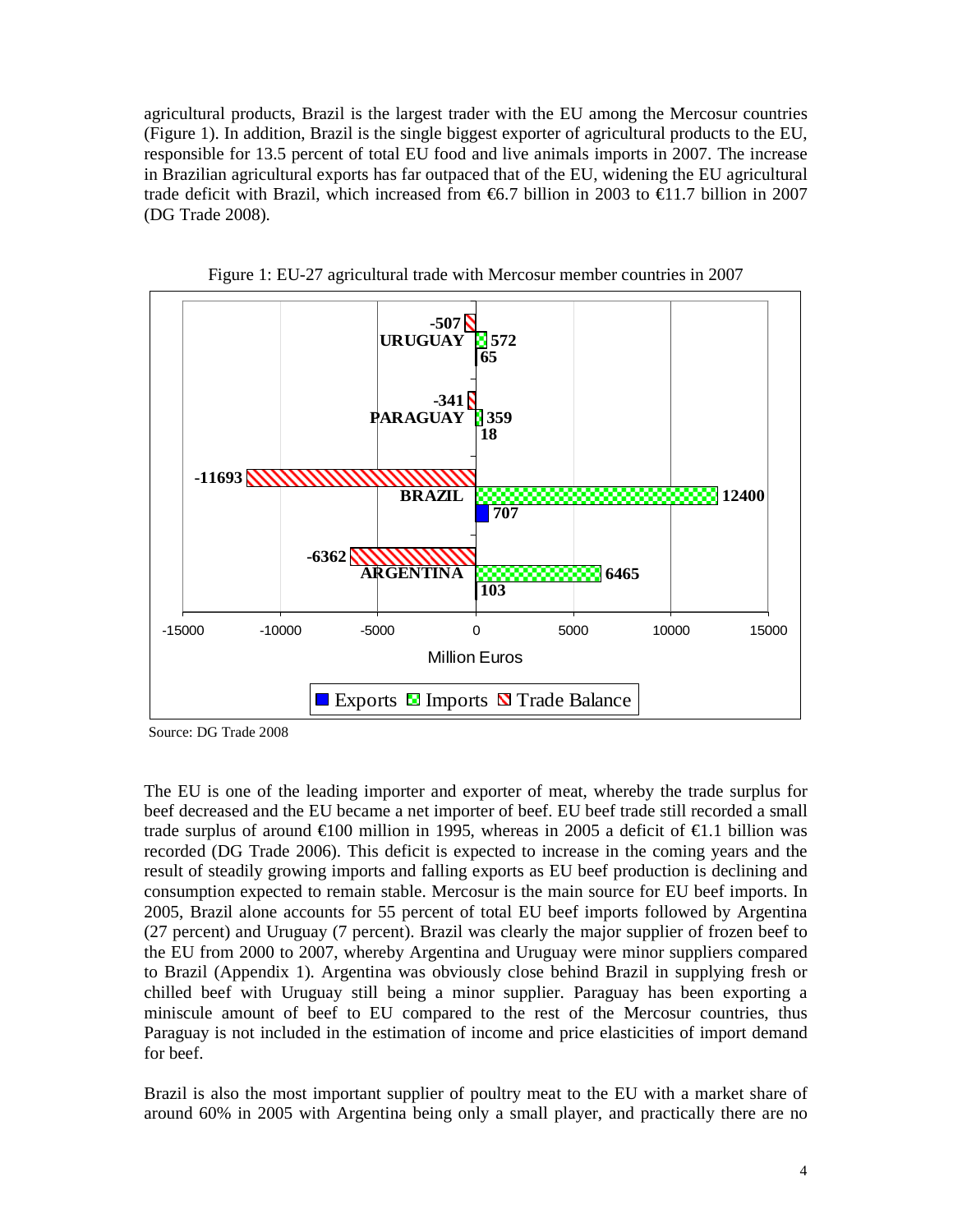exports of poultry meat to the EU from Uruguay and Paraguay (Appendix 2). Hence, Uruguay and Paraguay are excluded in the estimation of income and price elasticities of import demand for poultry meat. Furthermore, the trade of pigmeat between the EU and Mercosur is insignificant due to the tiny amount imported by the EU, where Brazil was the only exporter from the Mercosur countries (Appendix 2). As a consequence, econometric models are constructed only for two meat products exported from Mercosur countries to the EU – beef and poultry meat.

#### **Tariff and Non-Tariff Barriers Affecting Trade Flows**

Despite the success in penetrating the EU beef and poultry meat market, the Mercosur countries have been particularly faced with substantial tariff and non-tariff barriers. High tariffs are imposed by the EU on the imports of meat products from Mercosur countries. The tariff-rate quotas available to the Mercosur countries are very limited compared to the potential exports from this trade bloc. Hence, an enormous proportion of Mercosur meat exports are entering the EU out of the tariff-rate quotas, thus confronting very high tariffs. A successful conclusion of the WTO negotiations under the Doha Development Agenda would provide an important base for lowering the excessive tariffs, and the completion of the EU-Mercosur Free Trade Agreement would substantially increase the tariff rate quotas for meat products. According to the WTO (2004), the EU has suggested extra tariff-rate quotas of 100,000 tons for high-quality "Hilton" beef and 75,000 tons for poultry meat products. On the other hand, agricultural producers from Mercosur, who compete on world markets without the aid of subsidies, want to export an extra 350,000 tons of beef and 250,000 tons of chicken by using tariff-rate quotas with very low import tariffs.

There was a trend of massive imports of salted poultry meat into the EU from year 2000 onwards, and the EU tried to halt this trend by reclassifying such products under a much higher tariff. The tariff on salted poultry meat jumped from 15.4 percent ad-valorem to  $\epsilon$ 1300 per ton. According to Agra Europe (2005), the Association of Brazilian Chicken exporters maintained that the EU tariff upsurge led to an 80 percent decline in the exports of frozen and salted chicken, worth around US\$300 million in lost earnings per year. Therefore, Brazil together with Thailand brought this case to the WTO because the new level of tariff was in excess of the tariff rate for salted meat under the GATT agreement of 1994. Eventually, the WTO ruled in favour of Brazil and Thailand against the EU regarding the increased tariffs on salted poultry meat imports from both countries. As a result, the EU notified to the WTO on June 2006 its intention to modify the concessions contained in the EU tariff schedule for three poultry meat products in accordance with GATT agreement of 1994. For salted poultry meat, the new tariff-rate quotas concession will provide for a total of 264,245 tons imported at the same bound rate of 15.4 percent ad valorem. For quantities above this, the out-of-quota rate is €1300 per ton. The tariff-rate quotas allocation for Brazil is 170,807 tons. With regard to preparations of turkey meat, the EU tariff schedule will provide new tariff-rate quotas for a total of 103,896 tons imported under the same current bound rate of 8.5 percent ad valorem. The out-of-quota rate is  $\epsilon$ 1024 per ton. The quantity allocated to Brazil is 92,300 tons. For the third product, cooked chicken meat, the tariff-rate quotas concession will provide for a total of 230,453 tons imported under the same tariff of 10.9 percent ad valorem. The out-of-quota rate is  $\epsilon$ 1024 per ton. The volume attributed to Brazil is 73,000 tons (European Commission 2006).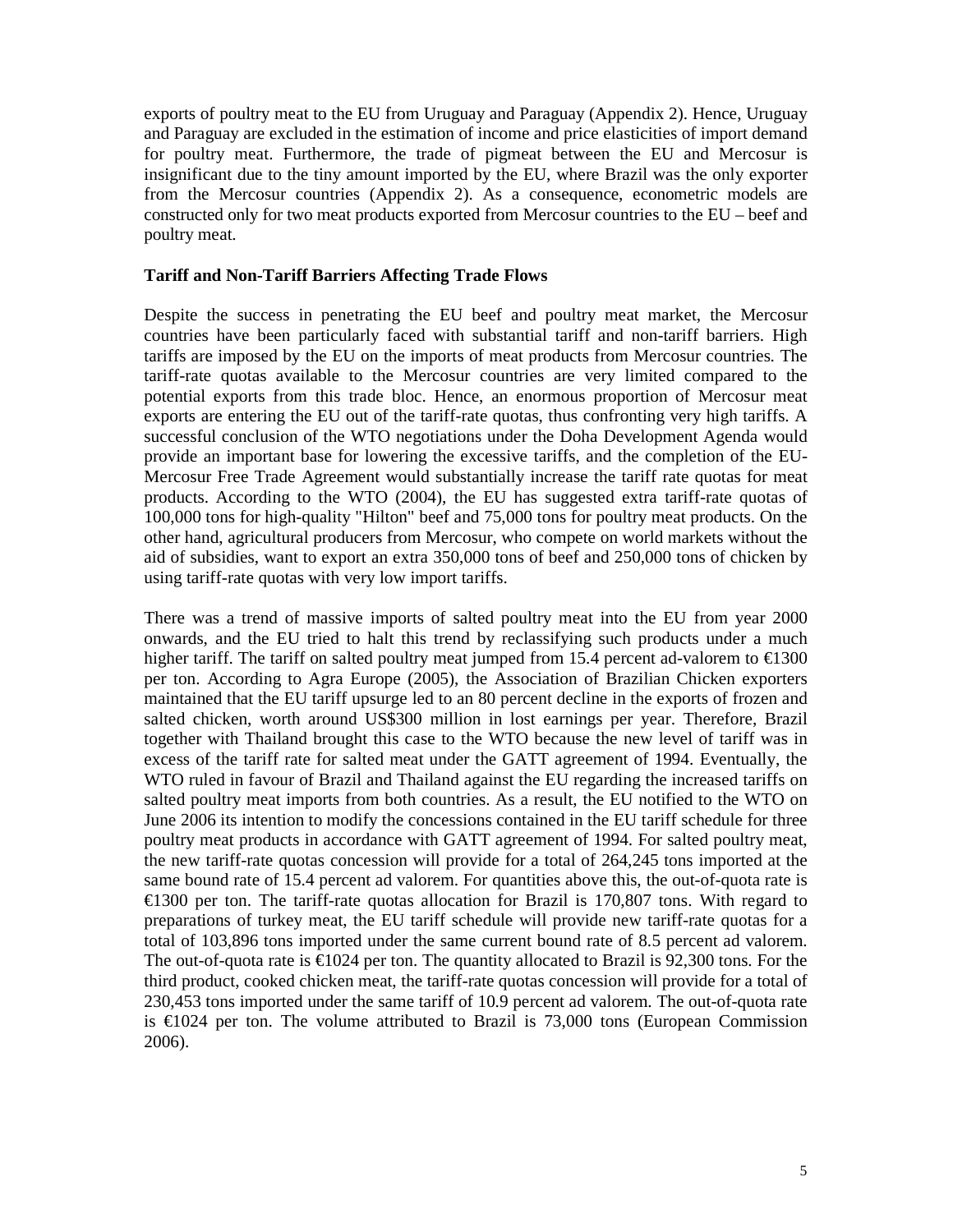Tariff barriers are not as obstructive to trade compared to non-tariff barriers such as food safety. Food safety concerning the traceability of exported meat products required by EU law<sup>3</sup> had a drastic impact on the imports of Brazilian beef into the EU. On December 2007, the EU standing committee on the food chain and animal health took the decision to increase surveillance of imports of Brazilian beef, after a repeated failure of the Brazilian authorities to comply with EU requirements for food-safety and animal-disease surveillance. Following the negative results from the EU Food and Veterinary Office (FVO) mission to Brazil, Brazilian beef was banned from EU, thus the closure of the EU market to Brazilian beef exports in early 2008. The Brazilians are making considerable efforts to meet European standards, but Brazil shares extensive land borders with countries where foot-and-mouth disease is endemic and Brazilian farmers are unable to demonstrate the kind of traceability and quality assurances shown by their European counterparts. The European Commission considered the quality of beef imports from Brazil was not acceptable from a food safety and consumer point of view in regard to hormone use in cattle, dubious veterinary practices, cattle identification, and food traceability. Agriculture Commissioner Mariann Fischer Boel (European Commission 2008) said that if Brazil wants to export beef to the EU then "that beef must meet the agreed standards." She expressed the view that "out of the 10,000 holdings which are currently eligible to export to us, only 3 percent, which means about 300 holdings, will initially make the grade under the new rules." As a consequence, EU fresh beef imports, according to the USDA (2008), declined by about forty percent, frozen beef imports by about thirty percent, and processed beef imports by about ten percent during the first five months of 2008. Total beef imports declined by about twenty-five percent during this period. According to Agra Europe (2009a), Brazil sees the traceability system so tough and expensive that it prevents a return to previous export levels which have fallen from US\$1 billion to US\$270 million a year.

Due to recurrent outbreaks of animal diseases and the fact that outbreaks are difficult to foresee, global meat trade is and will be restricted and less structured. Mercosur countries are major producers and exporters of meat products. Mercosur meat can be produced in huge quantities for export at low cost and high quality, but food safety and assured standards of quality are the main confrontations for the Mercosur countries to tackle. The effects of these non-tariff barriers cannot be estimated with the econometric models in this study, but the behavioural relationships underlying the trade flows of meat products between the EU and Mercosur countries can be analysed in this study by providing new estimates of income and price elasticities and estimating the effects of tariff reductions on Mercosur meat exports to the EU.

### **Theoretical and methodological framework of the study**

 $\overline{a}$ 

The challenge of this study is to combine the economic theories for trade structure and applied econometrics in order to provide a good representation of the behavioural relationships underlying the meat trade flows between the Mercosur countries and the EU. Economic theory

<sup>&</sup>lt;sup>3</sup> Commission Decision of 17 January 2008 (2008/61/EC) -- (1) Council Decision 79/542/EEC of 21 December 1979 drawing up a list of third countries or parts of third countries, and laying down animal and public health and veterinary certification conditions, for importation into the Community of certain live animals and their fresh meat and provides that imports of those animals and meat are to meet the requirements set out in the appropriate model certificates drawn up under that Decision. (2) Since 2003, deficiencies with regards to Community import requirements for bovine meat have been identified during Commission missions to Brazil. Some of these deficiencies have been addressed by Brazil, but recent Commission missions have nonetheless identified serious instances of non-compliance with regard to holding registration, animal identification and movement control and a failure to respect their previous commitments to take the appropriate corrective measures.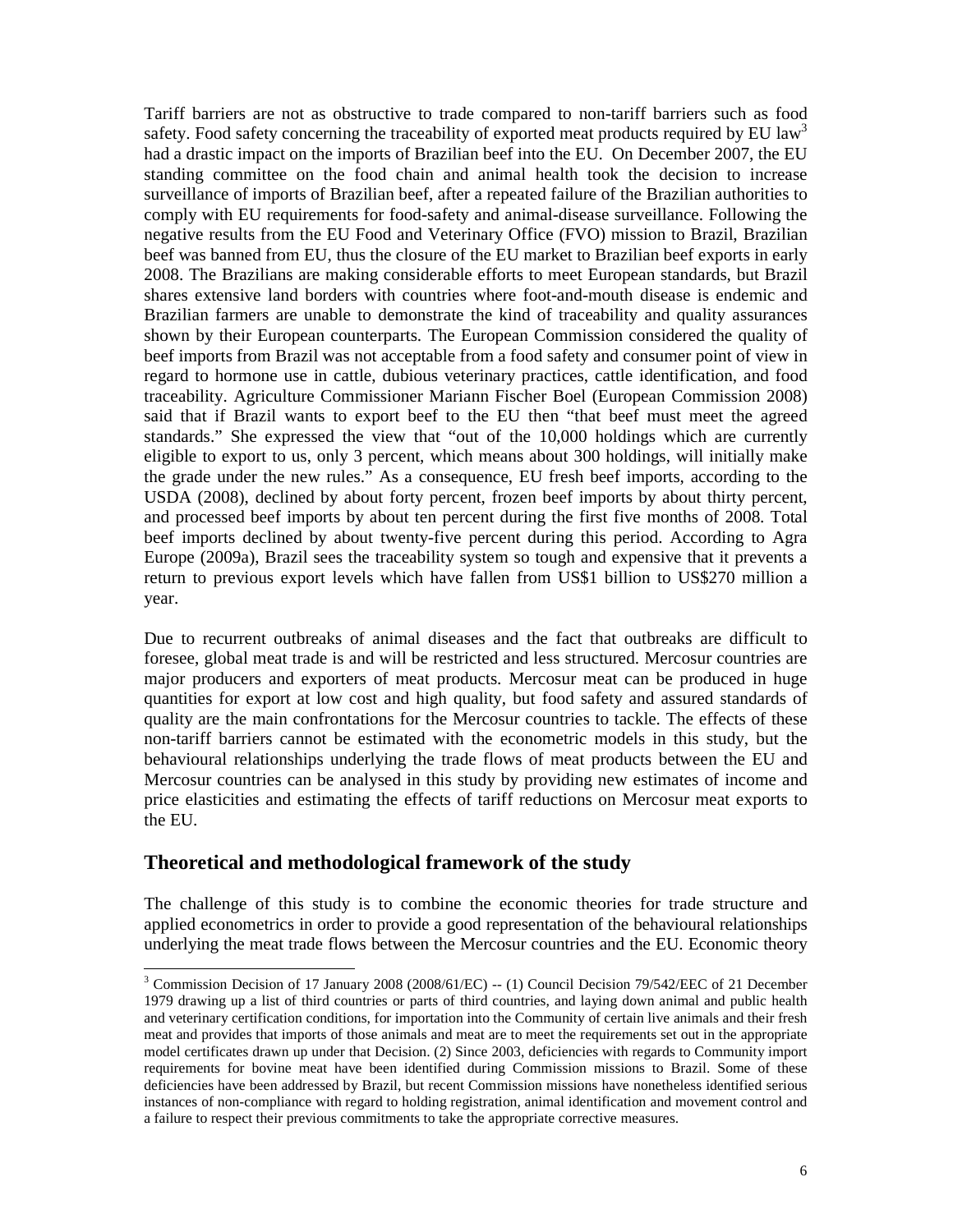helps to specify structural relationships and provide hypotheses that can then be tested econometrically. Econometric models can be also used to assess the results of trade policies. Yet, there is considerable distance between theoretical specification and empirical implementation in practical econometric models. For instance, the theory may provide little evidence on the process of adjustment, and which variables are exogenous and which are irrelevant or constant for the particular model under investigation. Numerous adjustments must be made in order to build models that fit real world situation and correspond at least approximately to the underlying theory (Gujarati 1992).

Imperfect competition arising from product differentiation underlies the theoretical framework of this study. Several factors are assumed to affect an importer's purchasing decisions. Price of the product is an obvious and often the most important factor. However, the importer does not necessarily purchase all of its agricultural commodity imports from the least expensive supplier. There are other factors such as qualitative characteristics (delivery time, reliability of supplies, packaging, brand names) and established relationships (e.g. cultural, historical or political ties between trading partners) affecting trade flows of commodities. This leads to a presumption that importers differentiate between commodities by place of production. In dealing with EU demand for meat product imports, it seems appropriate to adopt a theoretical framework, in which meat products are distinguished by their place of production and are not considered perfect substitutes for each other (product differentiation).

The estimation of the demand structures is therefore derived from the Armington (1969) model, where it is assumed that the same goods of different origins are imperfect substitutes within an importing country's commodity market. In the model, the importing decision is split into two stages.

At the first stage, the importer decides how much of the imported product to consume against all other goods. The decision is based on importer's income and the real price of the good. At the second stage, once the level of expenditures for the imported product is determined, the importer decides how much of the commodity to purchase from alternative suppliers by solving the utility maximisation problem. This decision is based on total expenditure on the imported product and relative prices between the competing suppliers

Now that the assumptions are in place, it is straightforward to derive the importer's overall demand equation, representing a country's *j* imports (*M*) as a function of economic activity (*Y*) and real price of the good imported (*P*/*D*),

$$
M_j^d = k_1 Y_j \left(\frac{P_j}{D_j}\right)^{\epsilon_m^p} \tag{1}
$$

where  $k_1$  is a constant with expected sign  $k_1 > 0$ ; *D* is the deflator; and  $\epsilon_m^p$  is the price elasticity of import demand for good *M.* The income elasticity is equal to unity, a hypothesis that will later be tested.

The second stage solution to the utility maximisation problem of how much of the product *M* to purchase from alternative suppliers - let say an exporter of interest *i* and its competitors *k*, which refer each of the  $n-1$  other foreign supplying countries, to market *j* whose corresponding export prices are  $P_{ij}$  and  $P_{kj}$  - may be expressed as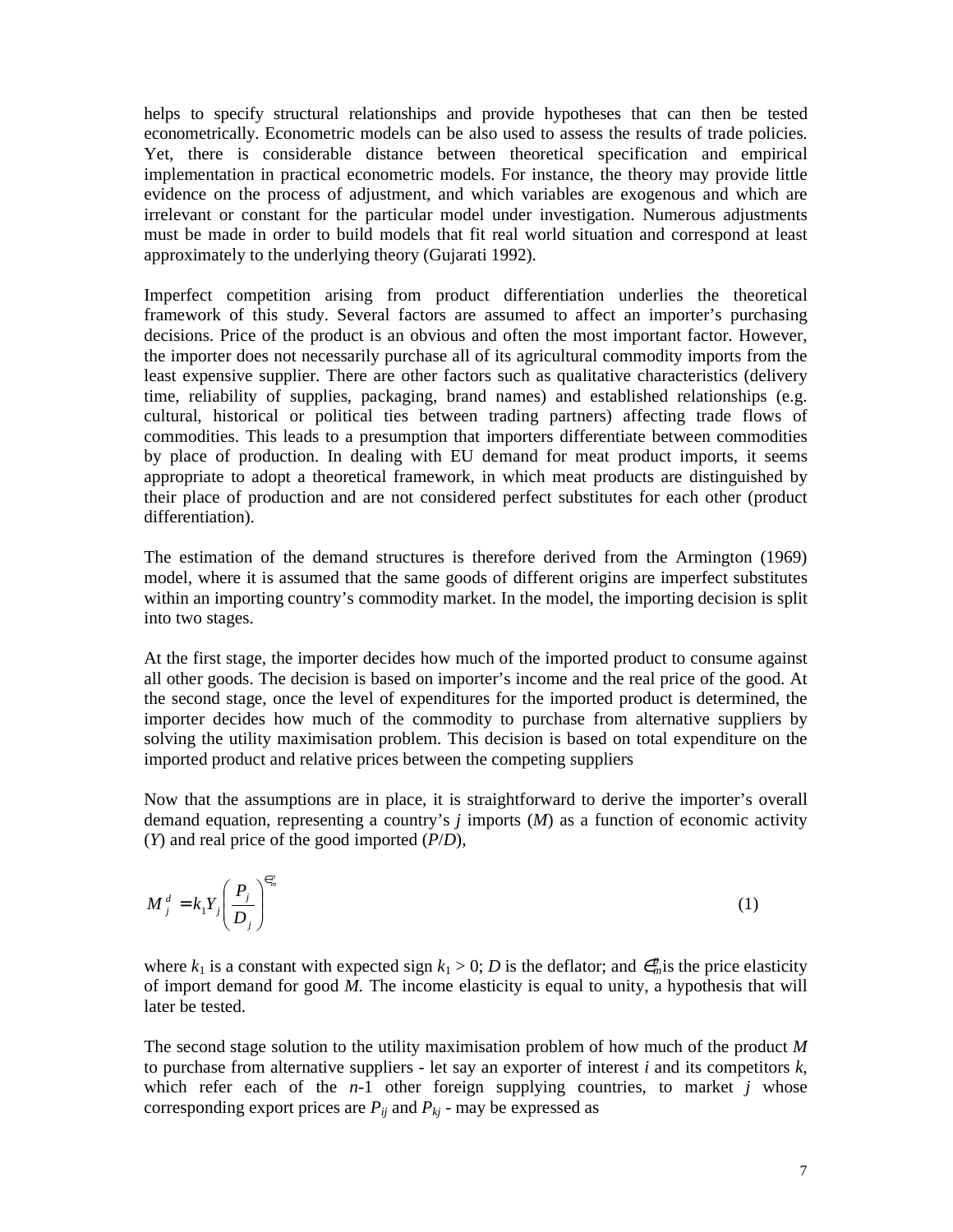$$
X_{ij}^d = k_2 M_j \left(\frac{P_{ij}}{P_j}\right)^{\epsilon_x^p}
$$
 (2)

where  $X_{ij}^d$  is the quantity of the product exported from country *i* to country *j*,  $k_2$  is a constant;  $P_{ij}$  is the price of the good imported from country *i* to country *j*;  $P_j$  is the average price of the product imported to country *j*; and  $\epsilon^p$  is the relative-price elasticity of export demand.

In summary, the second stage equation examines whether the exporter's market share of a certain product is influenced by the total level of imports of the product, and whether the market share of the exporter is affected by relative price changes of the product. Product differentiation in equation (2) is reflected in the ability of exporters to influence the demand for their exports through relative-price changes.

Assuming that the importer view products from different suppliers as being distinct to some degree, each exporting country should possess some market power for manipulation. In other words, the product of each supplier is imperfectly substitutable for those produced by other suppliers in the market. This assumption will be tested.

International trade of agricultural products does not usually occur, however, without obstacles. Agricultural trade policies such as import tariffs, trade quotas and price controls are typical commodity-specific policies driving a wedge between domestic and border prices (Houck 1986). The imposition of a tariff into the import demand equation (1) raises the price of the product to  $(1+t)$  *P* in the geographic market *j*. The resulting import demand schedule is

$$
M_j^d = k_1 Y_j \left(\frac{(1+t)P_j}{D_j}\right)^{\epsilon_m^p}
$$
\n(3)

#### **Data**

Empirical analysis of this study is based on econometric models that capture the behavioural relationships underlying EU's import demand for meat products globally as well as from individual Mercosur countries. Long-run elasticities of EU import demand for meat products are of particular interest. The success of any econometric analysis ultimately depends on the availability of appropriate data. The empirical analysis of this study will be conducted with a sample of annual data that cover EU agricultural imports of beef and poultry meat from the individual Mercosur countries and the rest-of-world from 1988 to 2008. The analysis uses 4 digit product-level data based on the Harmonised System (HS). For the purpose of this study, the product headings are defined as follows: beef (HS 0201, 0202) and poultry (HS 0207).

Volume and value data on trade flows over the period 1988 to 2008 are obtained from EUROSTAT (2009). Volume data is compiled in metric tons and value data in thousands of euros (before 1999 in the European Units of Account, ECUs). The transaction value is the value at which the importing country bought goods and includes the cost of transportation, insurance, and freight to the frontier of the importing country (c.i.f. valuation). Dividing value by volume derives the unit prices of imports and exports. The gross domestic product (GDP) index and the consumer price index (CPI) are used as a measure of economic activity  $(Y_C)$ and price deflator  $(D_c)$  of the EU, respectively. The data source is EUROSTAT (2009).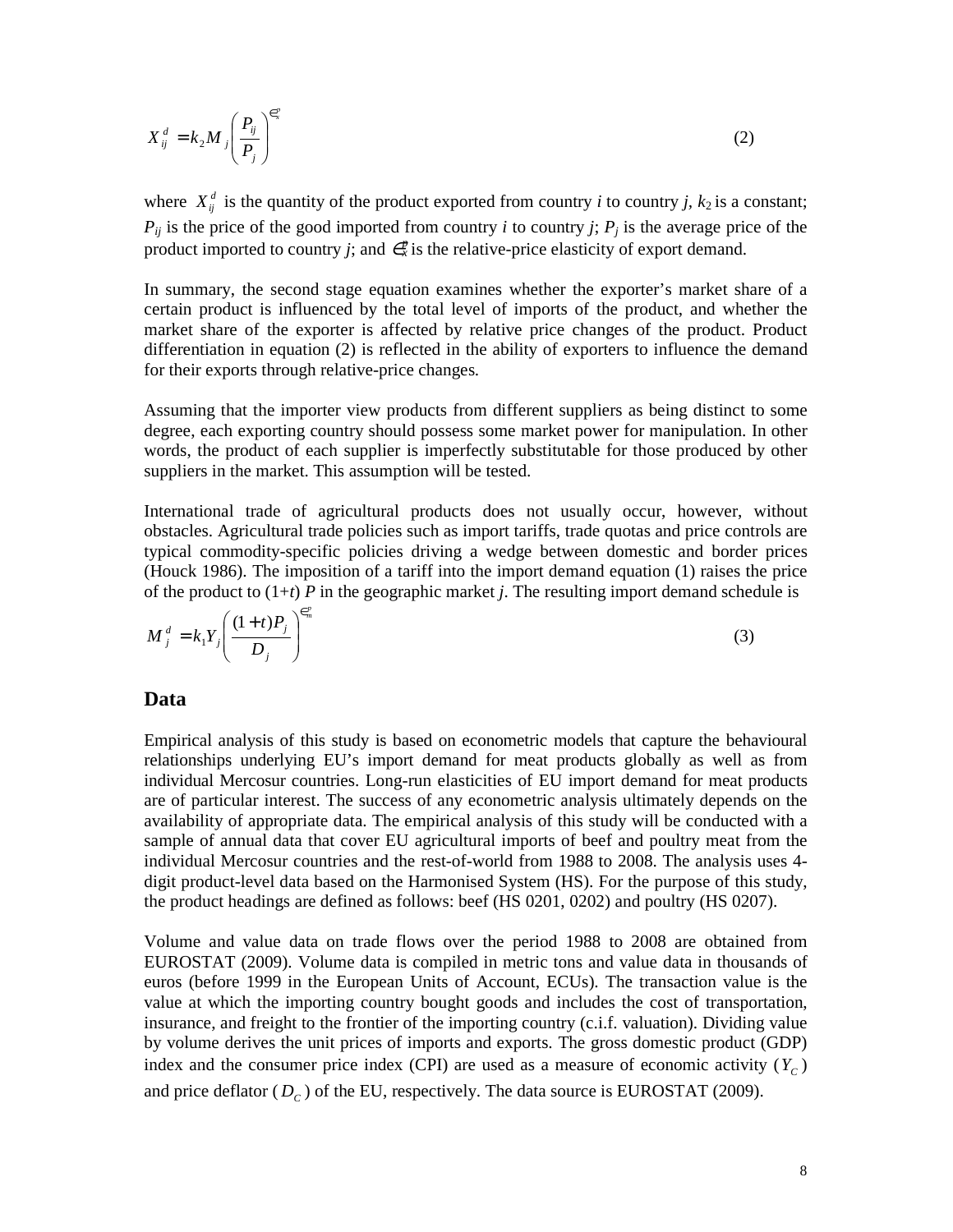### **The responsiveness of EU meat imports to income and price changes**

The responsiveness of EU meat imports to changes in incomes and absolute prices are summarised in Table 1. The analysis is based on the import demand schedule derived in equation (1). Statistically the import demand models behave well and pass all the diagnostic tests. Coefficient signs and magnitudes are acceptable in terms of a priori expectations. The models also track the sizes and the directions of changes in the volume of EU meat imports fairly well.

The estimated equations of import demand show, as expected, that both income and price are statistically significant in explaining the level of EU beef and poultry meat imports. The income elasticity is 1.4 for beef and 2.7 for poultry meat. In other words, the results indicate that a 1 percent increase in EU income level would increase beef imports by 1.4 percent and poultry meat imports by 2.7 percent. The findings are consistent with earlier studies on agricultural products. Mohd. Yusoff and Salleh (1987), Honma (1991), and Lord (1991), among others, have shown that income is an important factor in determining the import demand for agri-food products.

The results suggest that poultry meat imports have a stronger growth potential in EU than beef because of a strong response from consumers in the EU due to improvement in their real incomes. At the same token, poultry meat imports are more susceptible to demand swings of business cycles.

| poultry meat |                   |                  |  |  |  |
|--------------|-------------------|------------------|--|--|--|
| Commodity    | Income elasticity | Price elasticity |  |  |  |
|              |                   |                  |  |  |  |
| Beef         | 1.42              | $-0.54$          |  |  |  |
| Poultry meat | 2.67              | $-0.70$          |  |  |  |

Table 1. Income and price elasticities of import demand in the EU for beef and

Examination of the price elasticities confirm the expectation that demand for meat imports in the EU is less than elastic with respect to price. Beef has a price elasticity of -0.54 and poultry meat of -0.70. These results suggest that on average a 1 percent decrease (increase) in the real price of beef would increase (decrease) EU imports of beef by 0.5 percent and poultry meat by 0.7 percent in the long-run. The policy implication of these price elasticities is that exchange rate policies and commercial policy intervention measures in the form of tariff barriers to trade would change the quantity of imports demanded, but less than the percentage change in price.

#### **EU demand for Mercosur meat exports**

The elasticity estimates of export demand equations for the meat exports from Mercosur to the EU are reported in Table 2. The signs and magnitudes of the estimated coefficients are broadly in line with theoretical expectations and the diagnostic test statistics are quite satisfactory. Furthermore, the models explain the changes in the volume of Mercosur agricultural exports to the EU rather accurately. Goodness of fit is acceptable with an  $\mathbb{R}^2$  in a range between 0.23 and 0.98. The models also pick up quite well the turning points and rapid rises in export demand.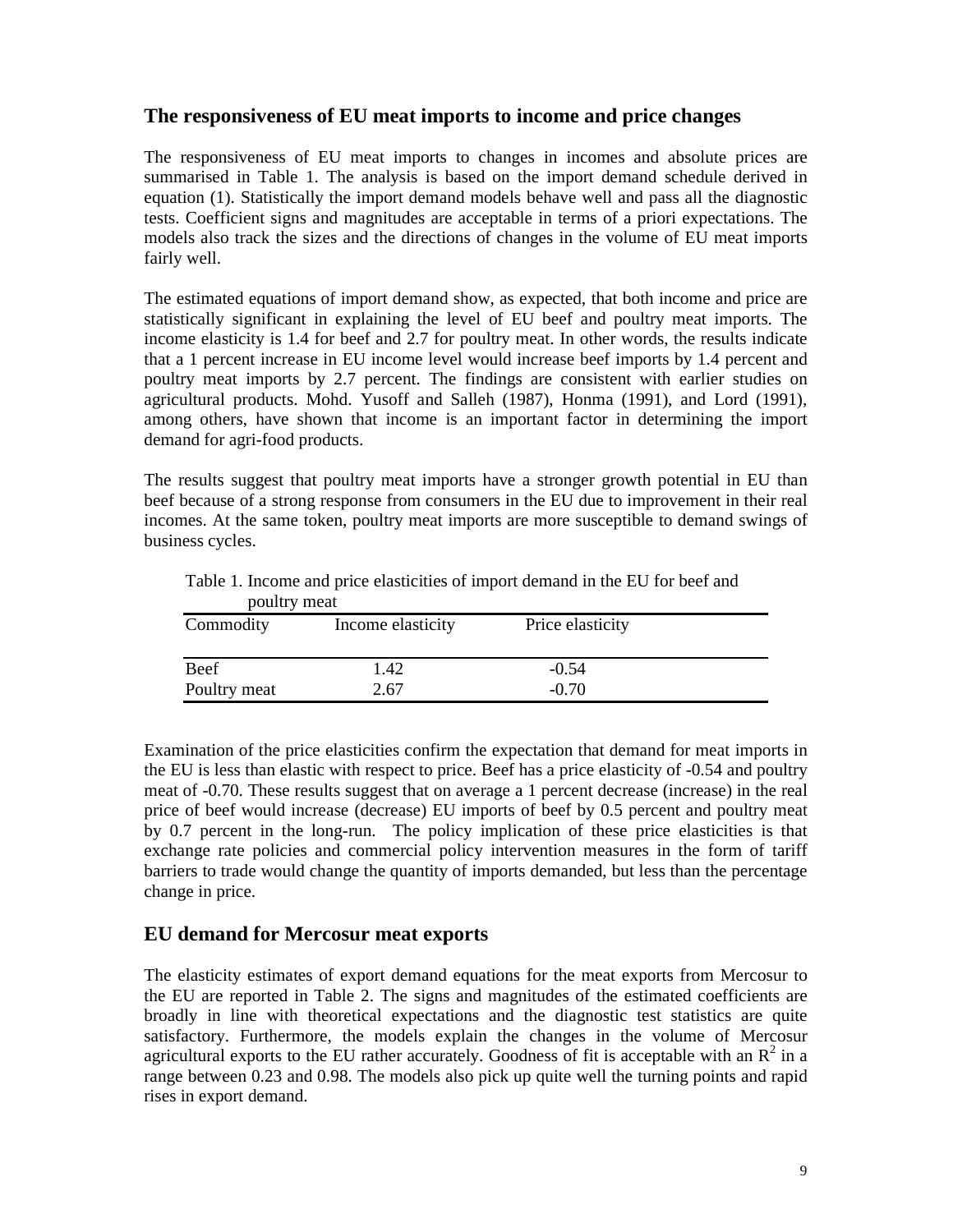The estimations indicate that relative price changes affect EU demand for Mercosur meat exports, implying that EU market share is influenced by price competitiveness. Relative prices are statistically different from zero in 4 out of the 5 trade flows, and two are significant at the 5 percent level and two at the 10 percent level. The only exception is the export demand for poultry meat from Argentina, where the relative price coefficient did not result in statistically significant estimate. This is attributed to the fact that the own-price of Argentinean poultry meat relative to the average import price does not fluctuate enough, resulting in an insignificant relative-price coefficient. Furthermore, the market share of Argentinean poultry meat imports in the EU market is only a mere 1.3 percent.

The size of the relative price coefficients differ by commodity as well as by the country of origin for each commodity. Among the trade flows under examination, the Brazilian beef exports to the EU is the most sensitive to relative price changes, followed by beef exports from Uruguay and Argentina. Brazilian beef exports have relative-price coefficient equal to 1.8. In contrast, the relative-price coefficient of Brazilian poultry meat exports is only 0.7. This indicates that if the relative price of the product decreases by 1%, EU imports of Brazilian beef will increase by 1.8 percent, but EU imports of Brazilian poultry meat will increase by only 0.7 percent.

It should be noticed that there is not a great deal of variation in the relative-price elasticity of export demand for beef among the individual Mercosur countries. The relative-price elasticity of export demand range from –1.58 to -1.82. The results indicate that the EU does not distinguish beef between the individual Mercosur countries, i.e. beef products from different Mercosur countries are close substitutes within the EU market. On the contrary, these elasticities justify the assumption that the EU distinguishes Mercosur countries beef imports from non-Mercosur countries.

The results from the relative price coefficients (Table 2) combined with the results from the import price elasticities (Table 1) indicate that EU meat imports on a product basis is quite insensitive to absolute price changes, but EU importers are quite sensitive to relative price changes on a product basis due to price competition among suppliers. Once the expenditure for the imports of a product is determined, EU importers will seek for cheaper products among the foreign suppliers.

| Product       | Elasticity of export demand<br>to changes in |                                            | Market share<br>in the EU $(\% )$ |           |
|---------------|----------------------------------------------|--------------------------------------------|-----------------------------------|-----------|
|               |                                              |                                            |                                   |           |
|               |                                              | relative prices EU total imports 1988-1999 |                                   | 2000-2008 |
| Beef          |                                              |                                            |                                   |           |
| Argentina     | $-1.58$                                      | 0.80                                       | 26.1                              | 15.9      |
| <b>Brazil</b> | $-1.82$                                      | 1.47                                       | 21.1                              | 41.5      |
| Uruguay       | $-1.62$                                      | 0.90                                       | 10.0                              | 7.9       |
| Poultry meat  |                                              |                                            |                                   |           |
| Argentina     |                                              | 2.41                                       | 1.3                               | 1.3       |
| <b>Brazil</b> | $-0.69$                                      | 1.57                                       | 18.4                              | 36.6      |

| Table 2. The long-run responsiveness of EU meat imports from the Mercosur |
|---------------------------------------------------------------------------|
| countries to changes in relative prices and EU total imports              |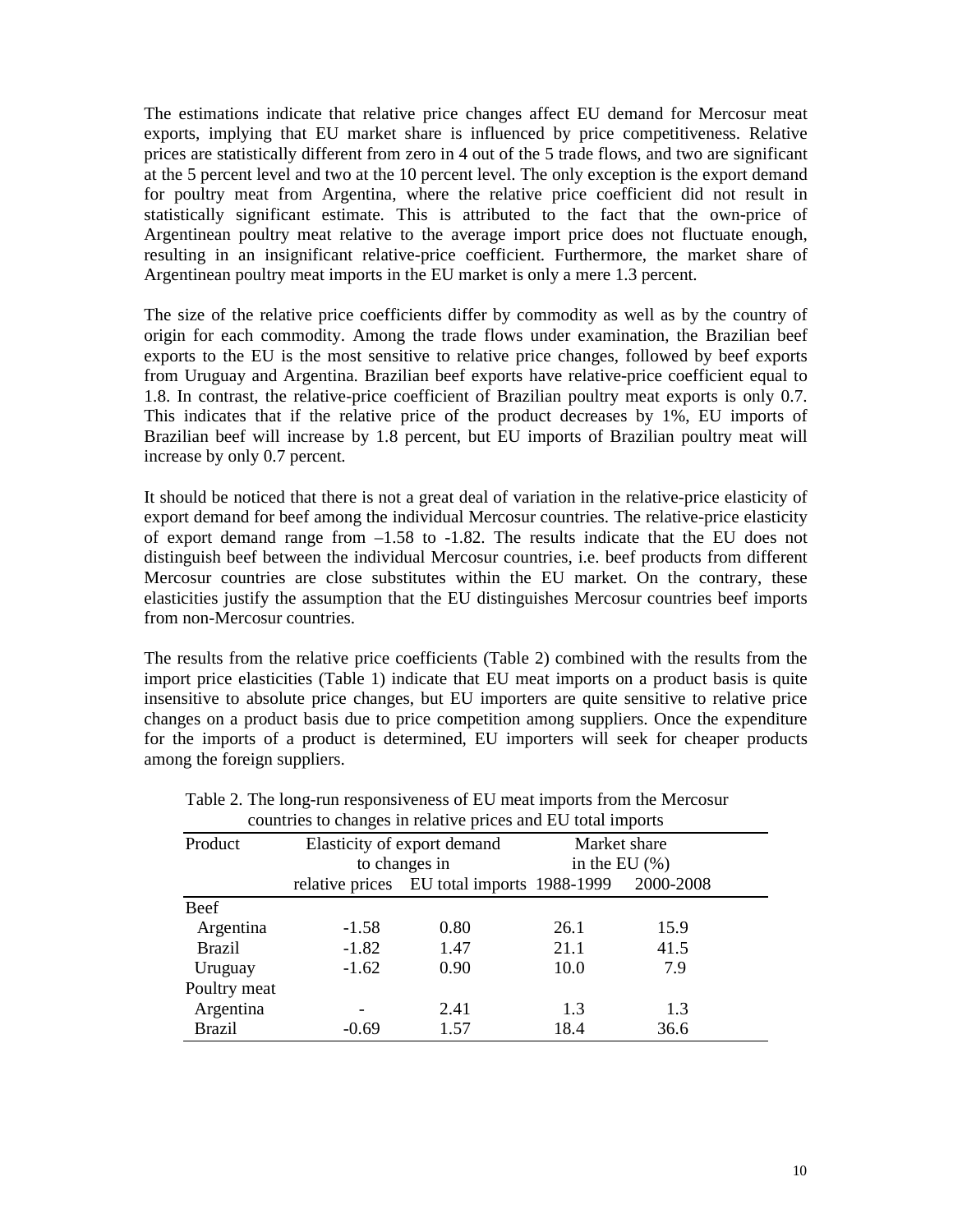The estimated results also confirm the assumption that export demand for meat from Mercosur has more or less proportional response to changes in the level of EU meat import. Therefore, at given relative-price levels, any increase or decrease in meat imports by the EU would be reflected in an almost equivalent percentage change in its demand for Mercosur meat exports. If the estimated coefficient of the import response variable is significantly greater than unity, it is a good indication for an exporting country that its exports can expand more than others; and its market share increases as EU market grows. Therefore, at given relative-price levels, any increase in imports by the importer would be reflected in greater percentage change in its demand for that product. A good example is the Brazilian beef exports. The response coefficient for Brazilian beef exports to the EU is equal to 1.5. Thus, at a given relative-price level, a 1 percent increase in the growth of EU beef imports leads to a 1.5 percent increase in the beef exports from Brazil. Argentinean and Brazilian poultry meat exports to the EU are also examples of higher proportional expansion for exports. A one percent increase in EU poultry meat imports leads to a 2.4 percent increase in poultry meat exports from Argentina and 1.6 percent from Brazil. Conversely, Argentinean and Uruguayan beef exports to the EU are examples of the less than proportional export expansion. A one percent increase in the EU beef imports leads to only 0.8 percent increase in the Argentinean beef exports and 0.9 percent increase for the Uruguayan beef exports.

#### **The impact of tariff reductions on Mercosur meat exports to the EU**

The 2001 Doha declaration, which initiated the current multilateral trade negotiation round under the WTO, calls for 'substantial improvement in market access.' Since the Common Agricultural Policy (CAP) of the EU is regarded as a policy that distorts global agricultural trade flows quite significantly, it is of interest to see what would happen to the EU meat imports from the Mercosur countries if the EU reduces its import tariffs on meat products according to the WTO Draft Proposal for the Doha Round. The principle has been established that import tariffs are to be reduced based on a `tiered' formula, with higher tariffs being subject to bigger cuts. Under the WTO Draft Proposal, tariffs between zero and 20 percent are to be reduced by 50 percent; tariffs between 20 to 50 percent would be cut by 57 percent; tariffs between 50 to 75 percent would be lowered by 64 percent; and tariffs above 75 percent would be decreased by 70 percent.

Beef is one of the most protected products in the EU. Fresh or chilled "skirt" of beef has an ad valorem equivalent ( $\widehat{AVE}$ ) of 210 percent<sup>4</sup>, and boneless poultry meat has an ad valorem equivalent (AVE) of 116 percent<sup>5</sup>. Therefore, both beef and poultry meat would be subjected to 70 percent tariff reduction in the forth-coming Doha Round, if these products are not declared as sensitive products.

Equation (3) shows that the effect of a tariff depend on the price elasticity of import demand, $\in_{m}^{p}$ , and the tariff-equivalent rate, t, in the importing country. The effects of tariff reductions following the WTO Draft Proposal are summarised in Table 3, from which a number of points can be made. The reduction of tariffs would have a price-decreasing effect on the EU market. As a result, an increase in EU imports would take place.

According to the simulations, the tariff reduction would decrease the import price of beef by 47 percent. In turn, EU increases its beef imports by 26 percent, i.e. 100,000 tons of which 60 percent represents additional exports by Brazil, 13 percent by Argentina, 7 percent by

 $\overline{a}$ 

<sup>&</sup>lt;sup>4</sup> Calculation of ad-valorem equivalent (AVE) is based on the "Integrated Database" (IDB) of the WTO.

<sup>&</sup>lt;sup>5</sup> Calculation of ad-valorem equivalent (AVE) is based on the United Nation's COMTRADE database.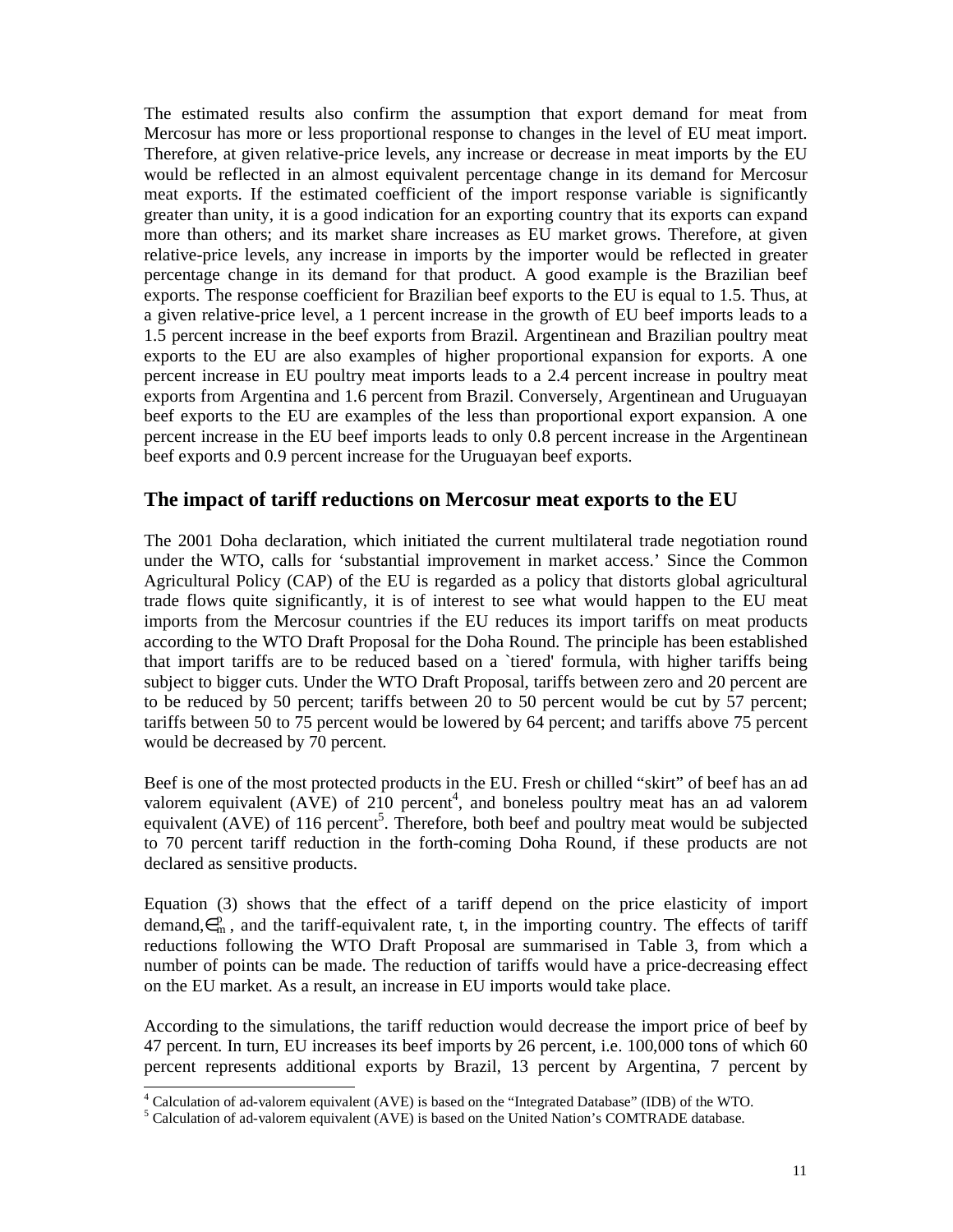Uruguay, and 20 percent by other exporters. The case is similar for poultry meat where import price would decrease by 38 percent; and as a result the EU increases its imports by 26 percent. Brazil would supply 67 percent of these additional imports and 3 percent would be from Argentina.

| Product       | Percentage change (%) |                            | Market share $(\%)$ |       |
|---------------|-----------------------|----------------------------|---------------------|-------|
|               |                       | Import price Import volume | Initial             | After |
| Beef, total   | $-47.4$               | $+25.6$                    |                     |       |
| Argentina     |                       | $+20.5$                    | 15.9                | 15.3  |
| <b>Brazil</b> |                       | $+37.6$                    | 41.5                | 45.5  |
| Uruguay       |                       | $+23.0$                    | 7.9                 | 6.7   |
| Poultry meat  | $-37.6$               | $+26.3$                    |                     |       |
| Argentina     |                       | $+63.4$                    | 1.3                 | 1.7   |
| <b>Brazil</b> |                       | $+37.1$                    | 36.6                | 39.7  |

Table 3. The impact of the WTO Draft Proposal on EU total meat imports and EU meat imports from the individual Mercosur countries

The effects of tariff reduction on import volumes are relatively large even though EU meat imports are relatively inelastic with respect to price. This is explained by the fact that EU tariffs on meat products are very high. For example, the EU tariff ranges for beef imports are from  $\epsilon$ 1414 (plus 12.8 percent ad-valorem) per ton to  $\epsilon$ 3041 (plus 12.8 percent ad-valorem) per ton (Appendix 3).

According to Agra Europe (2009b), a meat expert from a consultancy company (Scott Consultancy) said that having to pay a flat  $\epsilon$ 3000 per ton tariff, plus a 12 percent ad-valorem tax on imports from Brazil, means that only high quality rear quarter cuts can be sold at a profit in the EU, while lower priced cuts cannot be sold in the EU at a profit. Consequently, a 70 percent reduction in tariffs for beef would probably force the least competitive EU beef producers to stop cattle-raising for beef. The reasoning is that currently Brazilian high quality beef is able to enter the EU at full tariff; hence a huge tariff-cut would as well give a strong advantage to the exports of Brazilian lower quality beef to the EU and that would directly have a substantial impact on EU domestic prices for beef.

### **Conclusions**

This paper examines EU meat imports from the Mercosur countries in regard to income growth, import price changes, and tariff reductions. More specifically, the objective is to model behavioural relationships underlying the meat exports to the EU from the Mercosur countries by using 1988 to 2008 annual trade data. Econometric models are constructed for two meat products - beef and poultry meat - exported from the individual Mercosur countries to the EU.

The results suggest that poultry meat imports have a stronger growth potential in EU than beef because of a strong response from consumers in the EU due to improvement in their real incomes. At the same token, poultry meat imports are more susceptible to demand swings of business cycles. The policy implication of the estimated price elasticities is that exchange rate policies and commercial policy intervention measures in the form of tariff barriers to trade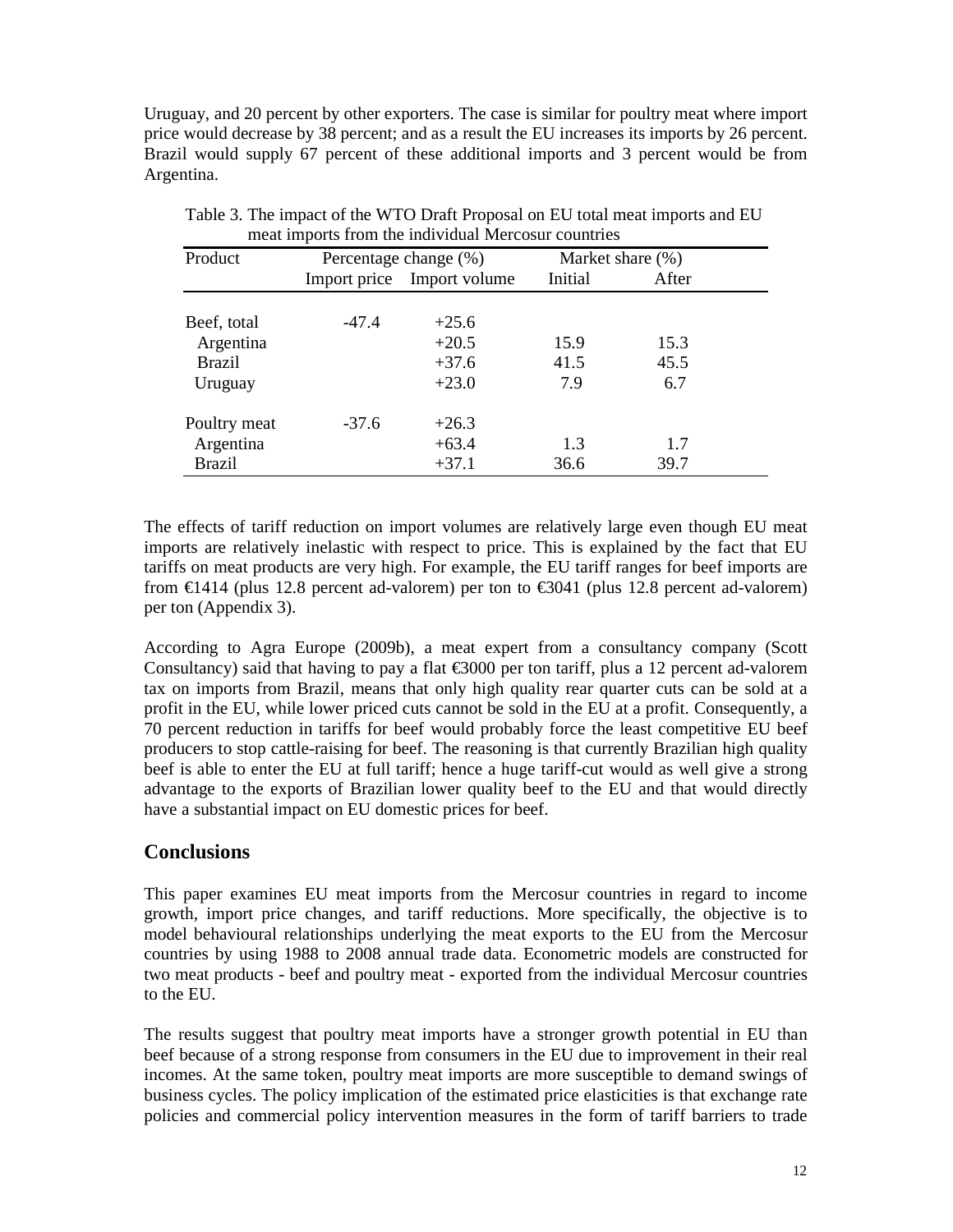would change the quantity of imports demanded, but less than the percentage change in price. Among the examined trade flows, the Brazilian beef exports to the EU is the most sensitive to relative price changes, followed by beef exports from Uruguay and Argentina. The results indicate that the EU does not distinguish beef between the individual Mercosur countries, i.e. beef products from different Mercosur countries are close substitutes within the EU market. On the contrary, these elasticities justify the assumption that the EU distinguishes Mercosur countries beef imports from non-Mercosur countries. The results also show that there is a clear demand response to income and price changes in the EU and relative-price changes affect the volume of meat exports from the individual Mercosur countries, implying that the exporter's market share is influenced by price competitiveness.

According to the simulations, tariff reduction according to the WTO Draft proposal would decrease the import price of beef by 47 percent in the EU. In turn, EU increases its beef imports by 26 percent, i.e. 100,000 tons of which 60 percent represents additional exports by Brazil, 13 percent by Argentina, and 7 percent by Uruguay. The case is similar for poultry meat where import price would decrease by 37 percent in the EU; and as a result the EU increases its imports by 26 percent. Brazil would supply 67 percent of these additional imports and 3 percent would be from Argentina. At the moment, only high quality beef can be sold at a profit in the EU, while lower quality beef cannot be sold in the EU at a profit. Consequently, a 70 percent reduction in tariffs for beef would probably force the least competitive EU beef producers to stop cattle-raising for beef. The reason behind this is that at the moment Brazilian high quality beef is able to enter the EU at full tariff, hence a huge tariff-cut would give a strong advantage to the exports of Brazilian lower quality beef to the EU as well and that would directly have a substantial impact on EU domestic prices for beef. The competitiveness of the EU meat industry is weak. Brazil and Argentina have competitive advantages due to large and reliable livestock supplies, low costs of labour and feed cultivated from the abundance of land in conjunction with economies of scale.

Overall, tariff barriers are not as obstructive to trade compared to non-tariff barriers such as food safety. Due to recurrent outbreaks of animal diseases and the fact that outbreaks are difficult to foresee, global meat trade is and will be restricted and less structured. Food safety and assured standards of quality combined with environmental compliance are the main strives for the Mercosur countries to tackle currently and in the future.

#### **References**

- Agra Europe (2009a). EU may soften on Brazilian beef tracking, Thursday April 23 2009. Agra Europe Weekly, Agra Informa Ltd.
- Agra Europe (2009b). EU Brazilian meat export prospects cloudy, Wednesday January 28 2009. Agra Europe Weekly, Agra Informa Ltd.
- Armington, P. (1969). A Theory of Demand for Products Distinguished by Place of Production. International Monetary Fund Staff Papers 16:159-178.
- DG Trade (2008). Argentina, Brazil, Paraguay, Uruguay. Trade Statistics, 15 September 2008, Directorate General for Trade, European Commission, Brussels.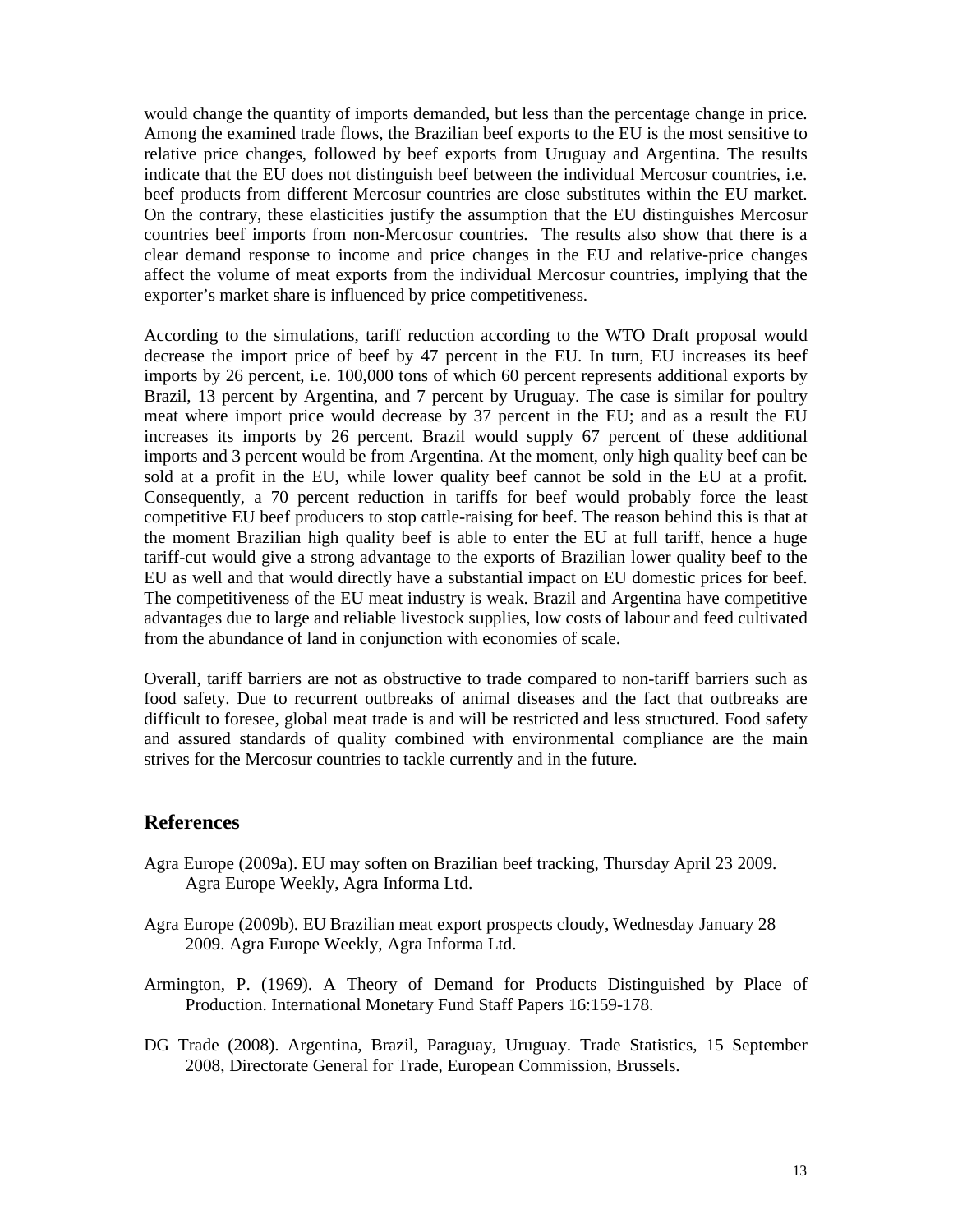- DG Trade (2006). Livestock Beef, Veal, Pigs, Sheep, Poultry June 2006, Directorate General for Trade, European Commission, Brussels. Available at http://trade.ec.europa.eu/doclib/docs/2006/june/tradoc\_129005.pdf
- EUROSTAT/Eurostat Comext (2009). External Trade Statistics, Statistical Office of the European Communities, European Commission, Brussels. Available at http://epp.eurostat.ec.europa.eu/portal/page/portal/external\_trade/data/database
- European Commission (2008). Pragmatic solutions in the CAP Health Check, Mariann Fischer Boel speech at the Irish Farmers' Association Annual General Meeting, 29 January 2008 [SPEECH/08/45], European Commission, Brussels.
- European Commission (2006). EU and Brazil agree on a new EU poultry meat import regime, 27 October 2006. Press Release [IP/06/1487], European Commission, Brussels.
- Gujarati, D. (1992). Essentials of Econometrics. McGraw-Hill, Inc. United States. 466 p.
- Honma, M. (1991). Growth in Japan's Horticultural Trade with Developing Countries: An Economic Analysis of the Market. International Food Policy Research Institute (IFPRI), Research Reports 89. Washington DC: IFPRI. 87 p.
- Houck, J. (1986). Elements of Agricultural Trade Policies. MacMillan. New York. 191 p.
- Mohd. Yusoff & Salleh, M. B. (1987). The Elasticities of Supply and Demand for Malaysian Primary Commodity Exports. Malaysian Journal of Agricultural Economics 4: 59-72.
- Lord, M. (1991). Imperfect Competition and International Commodity Trade: Theory, Dynamics and Policy Modelling. Oxford University Press, New York. 403 p.
- USDA (2008). EU-27 Livestock and Products Annual 2008, GAIN Report Number: E48094. Global Agriculture Information Network (GAIN) Report, USDA Foreign Agricultural Service. Available at http://www.fas.usda.gov/gainfiles/200808/146295593.pdf
- WTO (2004). News summary for WTO reference centres and non-resident missions, 26 May 2004. World Trade News, World Trade Organization. Available at http://www.wtocenter.org.tw/SmartKMS/fileviewer?id=22051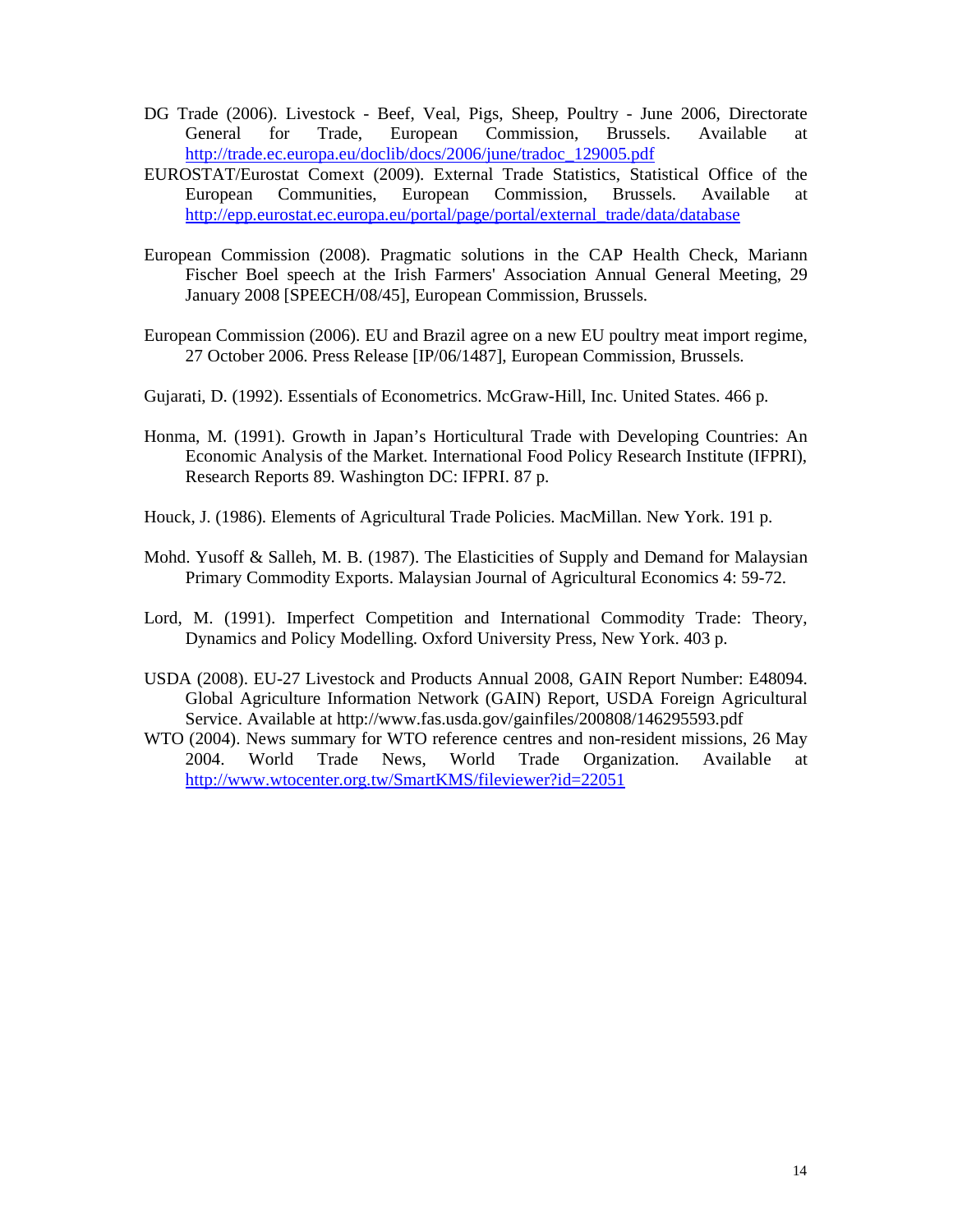### **Appendix 1**



Source: Eurostat Comext



Source: Eurostat Comext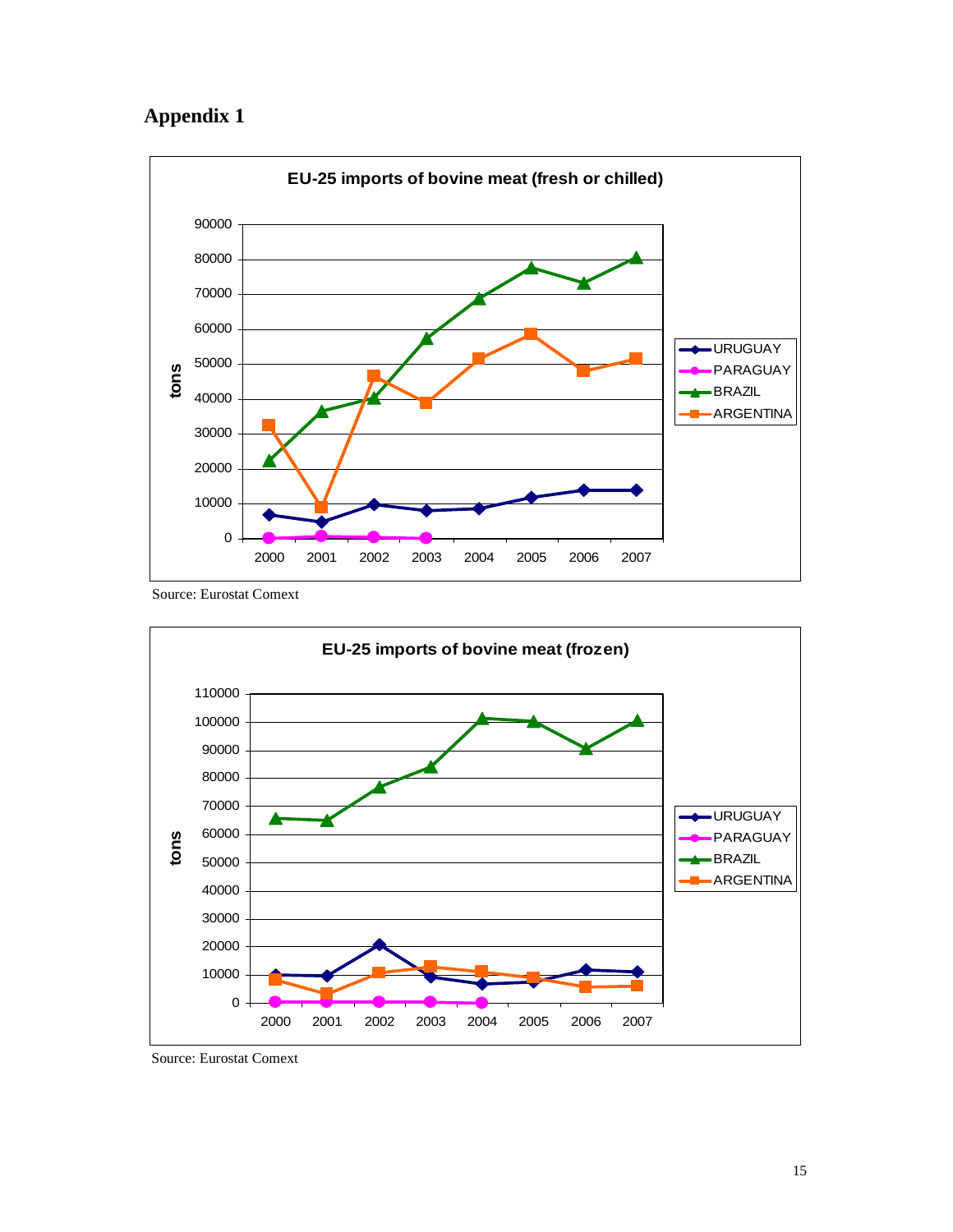### **Appendix 2**



Source: Eurostat Comext



Source: Eurostat Comext